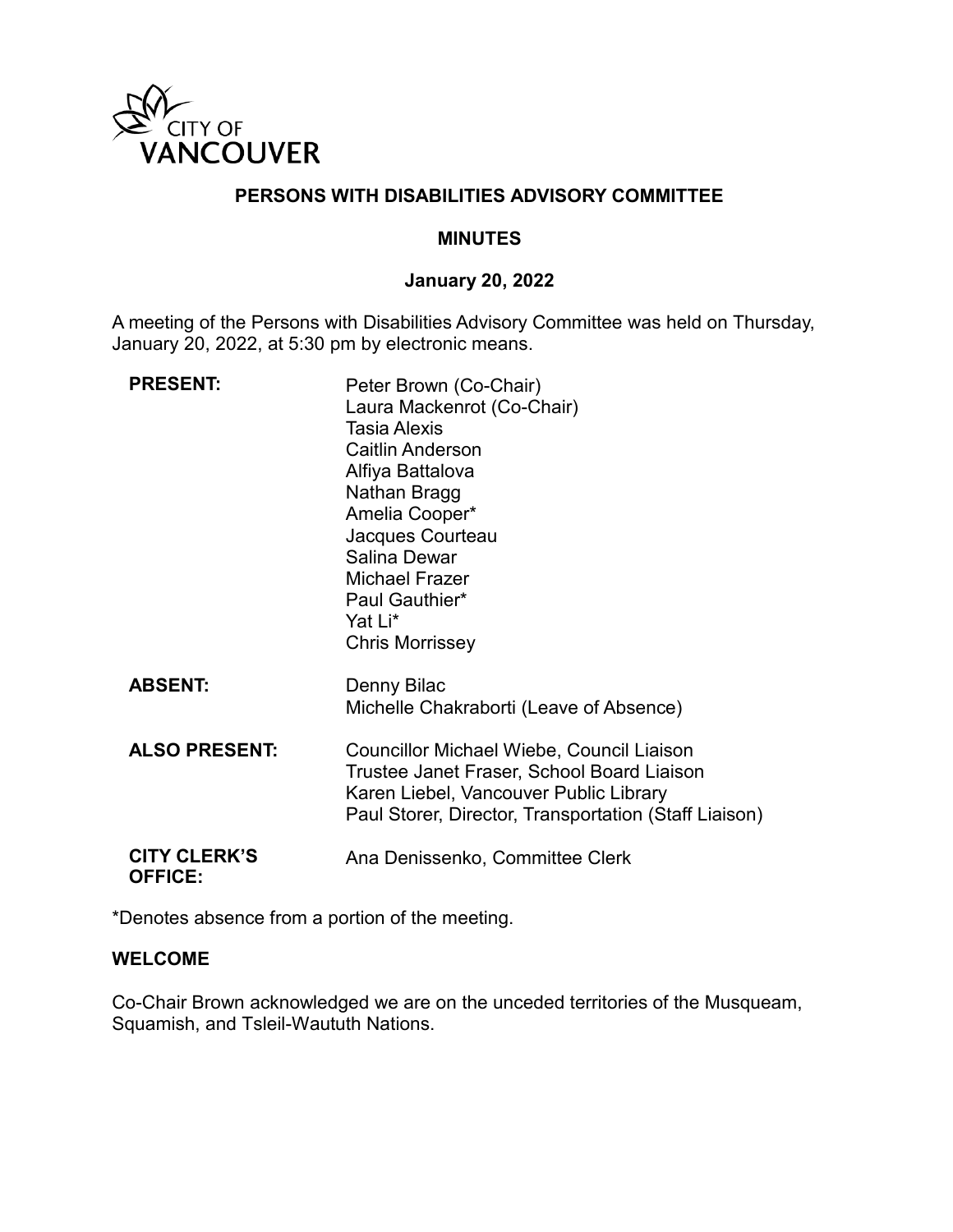#### **Leave of Absence Requests**

MOVED by Laura Mackenrot SECONDED by Tasia Alexis

> THAT the Persons with Disabilities Advisory Committee approve a leave of absence for Michelle Chakraborti.

CARRIED UNANIMOUSLY

\* \* \* \* \*

*VARY AGENDA*

*MOVED by Laura Mackenrot SECONDED by Salina Dewar*

> *THAT the Persons with Disabilities Advisory Committee vary the agenda to have endorsement of Motion by Councillor Dominato as first agenda item.*

*CARRIED UNANIMOUSLY* 

*For convenience, the minutes are recorded in chronological order.*

\* \* \* \* \*

#### **Approval of Minutes – September 9 and November 18, 2021**

The Committee agreed to move the approval of the September 9, 2021, meeting minutes to the March 10, 2022, regular meeting.

MOVED by Jacques Courteau SECONDED by Alfiya Battalova

> THAT the Persons with Disabilities Advisory Committee approve the Minutes of the Regular Meeting on November 18, 2021, as circulated.

CARRIED UNANIMOUSLY

#### **Approval of the Agenda as amended**

MOVED by Paul Gauthier SECONDED by Laura Mackenrot

> THAT the Persons with Disabilities Advisory Committee approve the agenda for the January 20, 2022 regular meeting, as amended.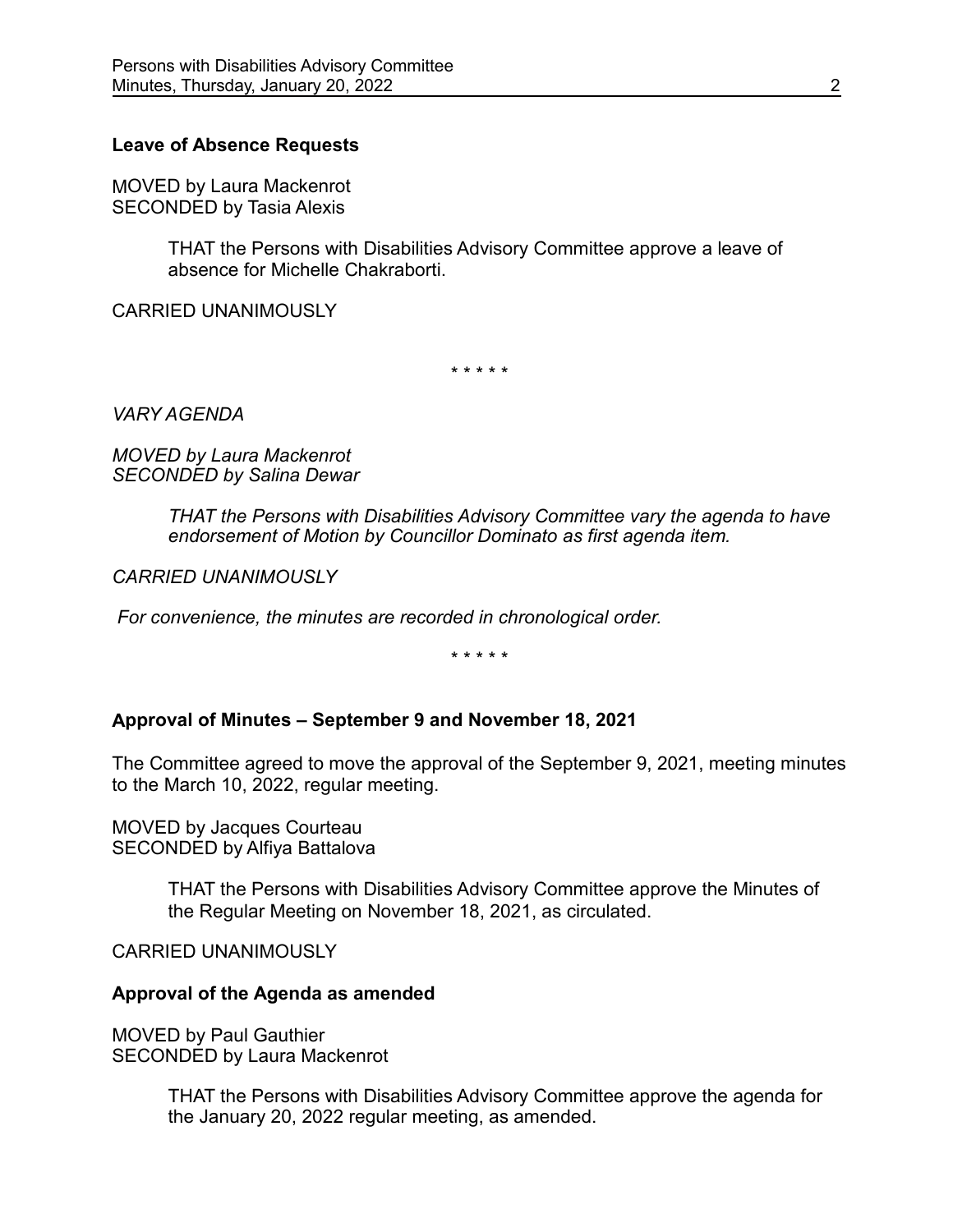CARRIED UNANIMOUSLY

# **2. Motion by Councillor Dominato**

MOVED by Paul Gauthier SECONDED by Tasia Alexis

> THAT the Persons with Disabilities Advisory Committee endorse the motion "Cutting Red Tape: Making Homes Accessible," submitted by Councillor Dominato to Vancouver City Council.

CARRIED UNANIMOUSLY

# **1. Elections Presentation**

Staff:

Danielle Johnston, Election Outreach Manager Jessica Nelson, Manager, Business and Election Services

Danielle Johnston provided a presentation and subsequently responded to questions and comments.

After the presentation the Committee members voiced concerns regarding accessibility for the upcoming elections. Suggestions and comments were made to improve accessibility, including:

- Importance of telephone voting;
- Providing covered areas for outside voting spaces;
- Providing audio explanation of voting procedures;
- Importance of ESL options at all voting locations;
- Ensuring voting spaces are wheelchair accessible;
- Drive-through voting for people with disabilities;
- Ensuring feedback that the staff receives onsite is conveyed to the Elections office;
- Importance of training staff on using the accessibility voting machine;
- Hiring people with disabilities to work at the election sites;
- Ensuring accessibility in all elections materials, including ESL captions in videos and website translations;
- Need to provide persons with disabilities an option to expedite the voting process.

# **3. Discussion of a motion from Seniors' Advisory Committee**

Following discussion, it was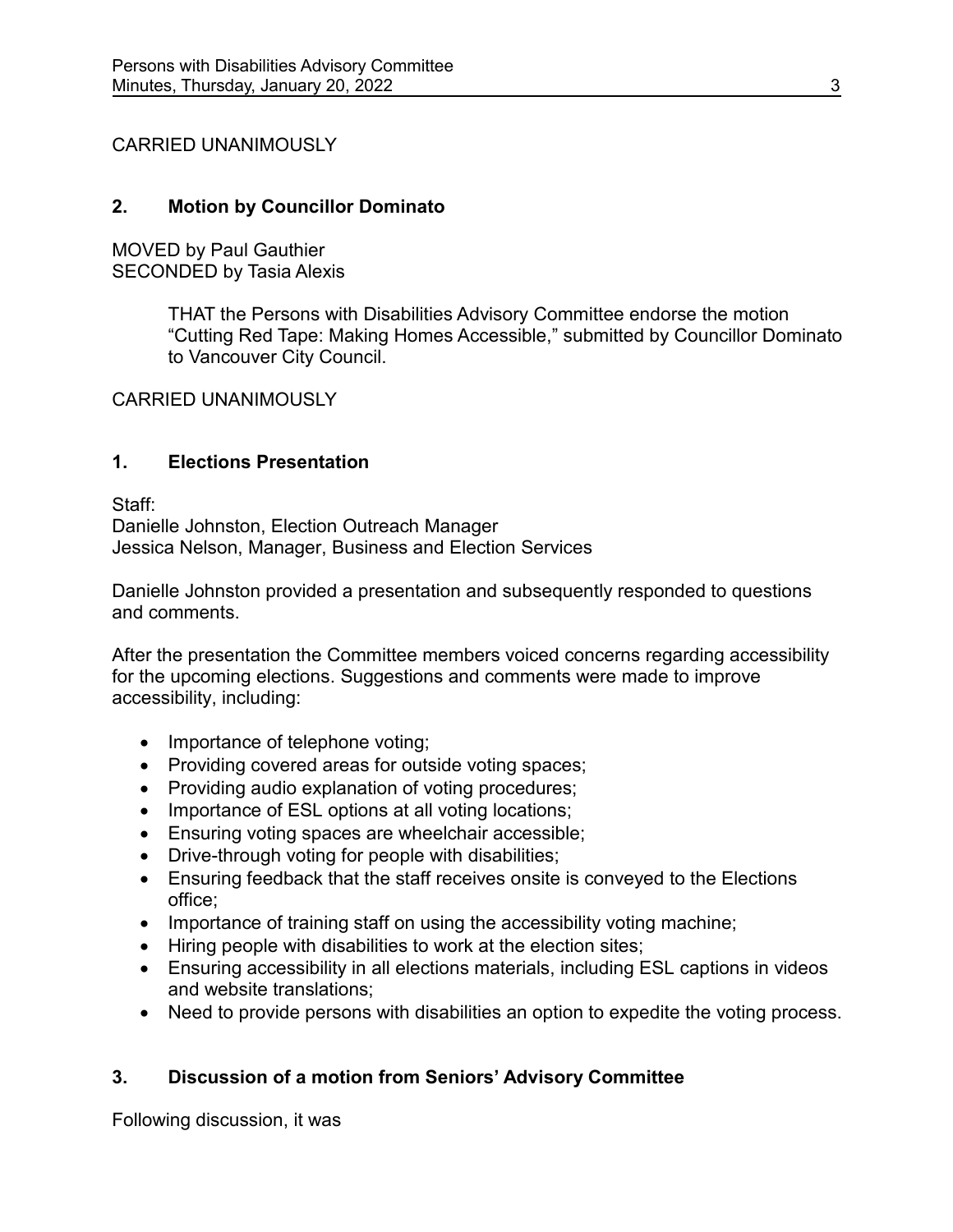MOVED by Chris Morrissey SECONDED by Laura Mackenrot

> WHEREAS the mandate of the Persons with Disabilities Advisory Committee, to advise Council and staff on enhancing access for inclusion of persons with disabilities to fully participate in City services and civic life, applies to all such affected individuals, regardless of age.

> AND WHEREAS advancing age often leads to disability and ultimately results in diminished opportunity for seniors to remain full participants in City services and civic life.

AND WHEREAS the Seniors' Advisory Committee, within their motion "Advancing Efforts for an Age Friendly City of Vancouver," has identified the need to create resources and a plan to promote an age friendly city, which will assist in eliminating barriers that seniors with disabilities currently face in pursuing or maintaining full participation in all aspects of civic life.

THEREFORE BE IT RESOLVED THAT the Persons with Disabilities Advisory Committee strongly endorses the Seniors' Advisory Committee's motion "Advancing Efforts for an Age Friendly City of Vancouver," as an initiative aimed at enhancing the abilities of seniors with disabilities to fully participate in civic life.

## CARRIED UNANIMOUSLY

(Paul Gauthier absent for the vote)

# **4. Vancouver Park Board Presentation**

Staff:

Nalon Smith, Planner II, Vancouver Board of Parks and Recreation Emily Dunlop, Senior Planner, Vancouver Board of Parks and Recreation Brian Gould, Civil Engineer II, City of Vancouver

Nalon Smith provided an update on Stanley Park temporary bike lane, public engagement and survey results, Stanley Park mobility study outline, and subsequently responded to questions and comments.

Following the presentation, the Committee members expressed concerns listed below:

- Lack of consultation with Musqueam, Squamish, and Tsleil-Waututh Nations, and Urban Indigenous groups;
- A detour from Park Drive to the accessible washroom at Ceperley Park, which has diminished access to the washroom as a result of the 3.5 km detour from the park, into the West End and back into the park;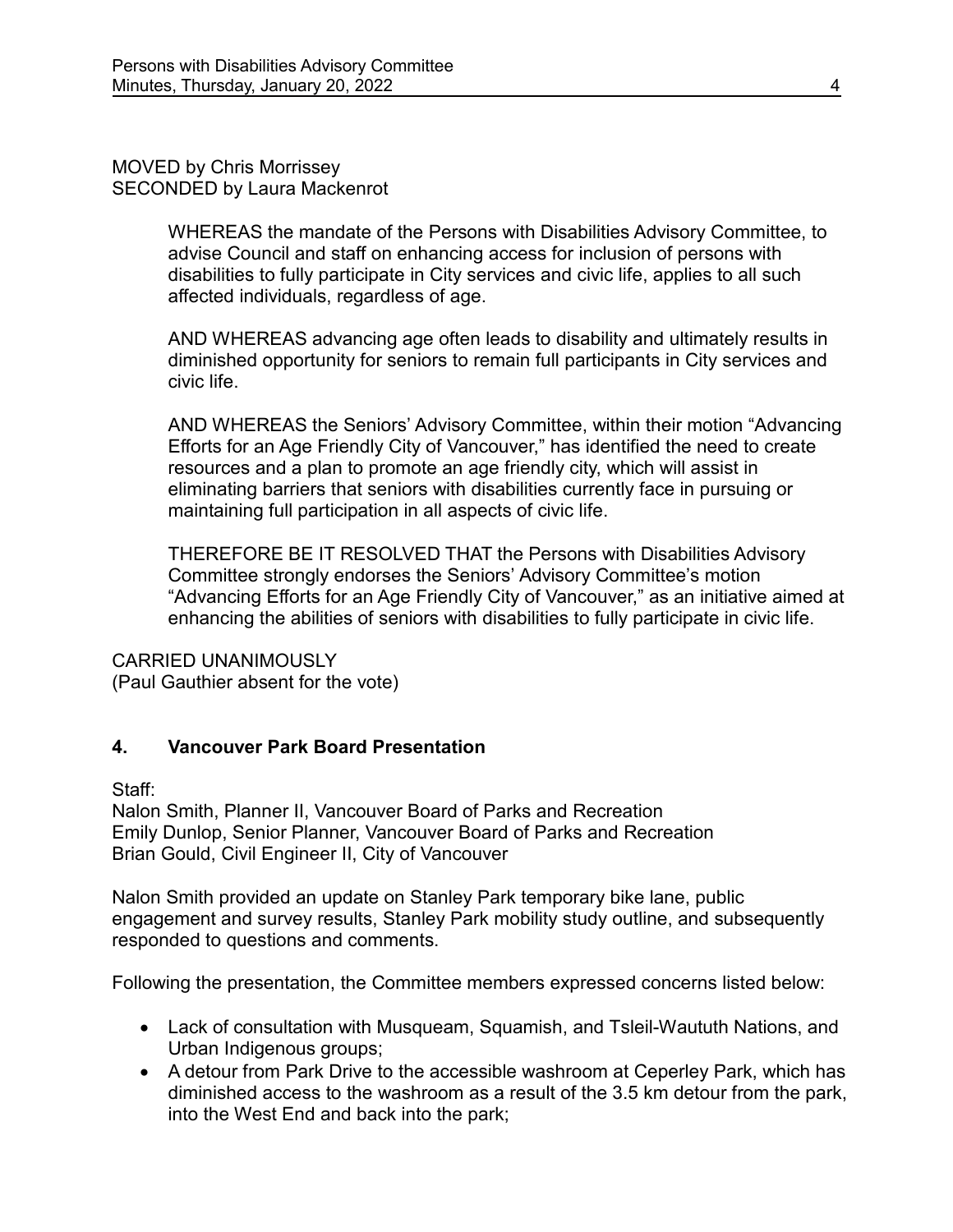- The Committee members highlighted their continued position that the detour referred to above needs to be eliminated and original access along Park Drive from Second Beach to the parking lot at Ceperley Park, by one way traffic, should be restored;
- Lack of consultation with the neighbourhood;
- Wording in report presented to Council states that the project is done "in consultation with the Persons with Disabilities Advisory Committee"; needs to be changed to "after consultation with the Persons with Disabilities Advisory Committee," so that the report does not imply that the Committee agreed with the project;
- Overrepresentation of persons with disabilities was singled out in the engagement report;
- Mobility study is conducted during the pandemic, which favors pushing the study forward, but access to the park was not typical during the pandemic;
- Seniors are not well-represented in the survey.
- The Committee is strongly opposed to Stanley Park becoming a car free park.

Emily Dunlop responded to questions and comments and reassured the Committee members that a permanent car free park is not being considered by Park Board.

### **5. New Business**

Councillor Weibe informed the Committee that Council voted to return elements that had been removed from the City budget, to ensure that the Accessible Strategy is funded, and thanked Committee members for their work and dedication.

Trustee Fraser and Karen Liebel provided Liaison updates in written form prior to the meeting.

## **ADJOURNMENT**

MOVED by Laura Mackenrot SECONDED by Caitlin Anderson

THAT this meeting be adjourned.

CARRIED UNANIMOUSLY (Paul Gauthier, Yat Li, and Amelia Cooper absent for the vote)

## **Next Meeting:**

| DATE:  | Thursday, March 10, 2022 |
|--------|--------------------------|
| TIME:  | $5:30$ pm                |
| PLACE: | <b>Webex Online</b>      |